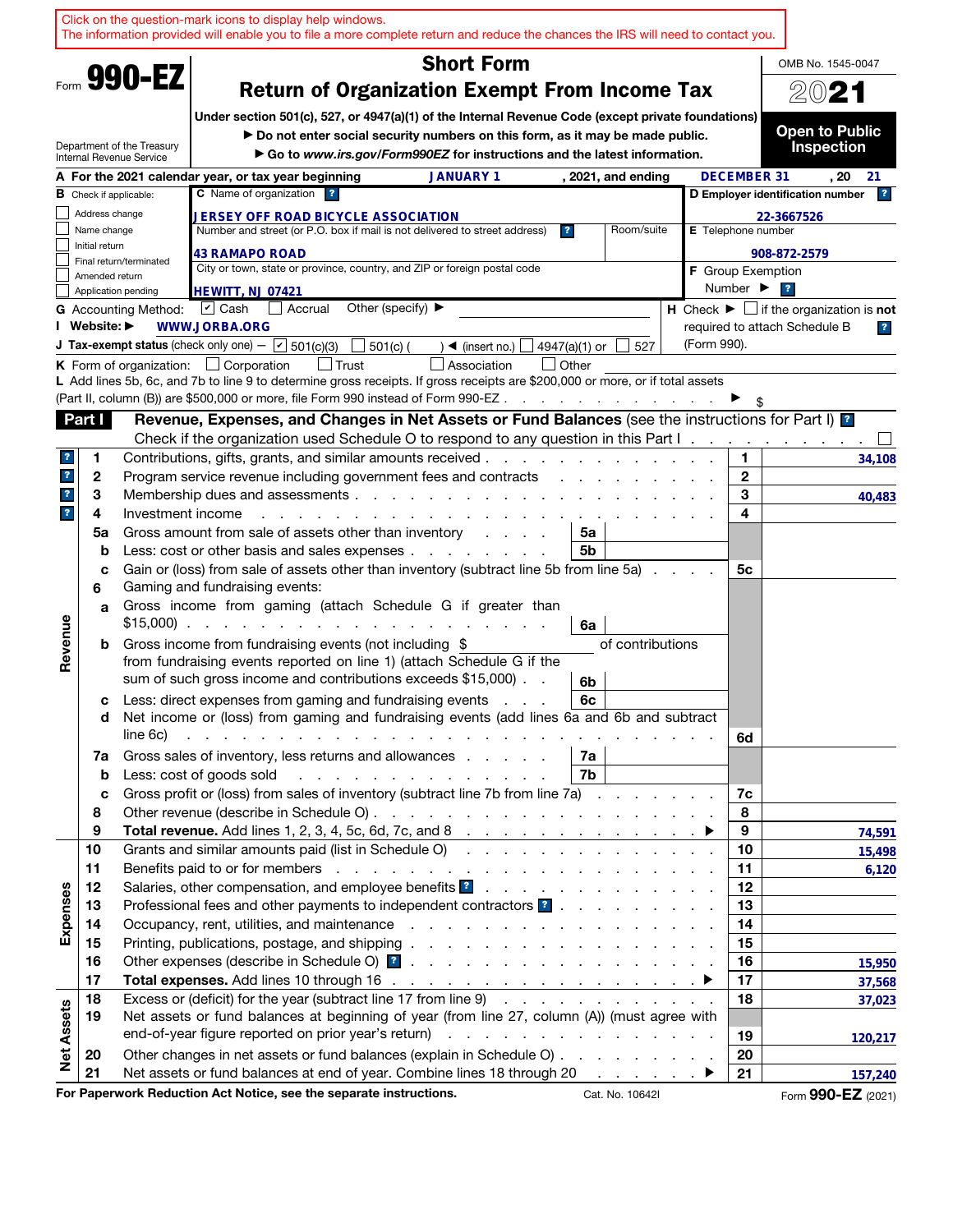|                         | Form 990-EZ (2021)             |                                                                                                                                                                                                                                                                                                   |                                                      |                                       |                                                    |          | Page 2                      |
|-------------------------|--------------------------------|---------------------------------------------------------------------------------------------------------------------------------------------------------------------------------------------------------------------------------------------------------------------------------------------------|------------------------------------------------------|---------------------------------------|----------------------------------------------------|----------|-----------------------------|
|                         | Part II                        | <b>Balance Sheets</b> (see the instructions for Part II)                                                                                                                                                                                                                                          |                                                      |                                       |                                                    |          |                             |
|                         |                                | Check if the organization used Schedule O to respond to any question in this Part II $\ldots$                                                                                                                                                                                                     |                                                      |                                       |                                                    |          |                             |
|                         |                                |                                                                                                                                                                                                                                                                                                   |                                                      |                                       | (A) Beginning of year                              |          | (B) End of year             |
| 22                      |                                | Cash, savings, and investments                                                                                                                                                                                                                                                                    |                                                      |                                       | 120,217 22                                         |          | 157,240                     |
| 23                      |                                | Land and buildings.                                                                                                                                                                                                                                                                               |                                                      |                                       |                                                    | 23       |                             |
| 24                      |                                | Other assets (describe in Schedule O)                                                                                                                                                                                                                                                             |                                                      |                                       |                                                    | 24       |                             |
| 25                      |                                | Total assets                                                                                                                                                                                                                                                                                      |                                                      |                                       | 120,217                                            | 25       | 157,240                     |
| 26                      |                                | Total liabilities (describe in Schedule O)                                                                                                                                                                                                                                                        |                                                      |                                       |                                                    | 26       |                             |
| 27                      |                                | <b>Net assets or fund balances</b> (line 27 of column (B) must agree with line 21)                                                                                                                                                                                                                |                                                      |                                       | 120,217 27                                         |          | 157,240                     |
|                         | Part III                       | Statement of Program Service Accomplishments (see the instructions for Part III)                                                                                                                                                                                                                  |                                                      |                                       |                                                    |          |                             |
|                         |                                | Check if the organization used Schedule O to respond to any question in this Part III                                                                                                                                                                                                             |                                                      |                                       |                                                    |          | <b>Expenses</b>             |
|                         |                                | What is the organization's primary exempt purpose? EDUCATE AND ADVOCATE FOR CYCLING AND TRAILS                                                                                                                                                                                                    |                                                      |                                       |                                                    |          | (Required for section       |
|                         |                                |                                                                                                                                                                                                                                                                                                   |                                                      |                                       |                                                    |          | $501(c)(3)$ and $501(c)(4)$ |
|                         |                                | Describe the organization's program service accomplishments for each of its three largest program services,<br>as measured by expenses. In a clear and concise manner, describe the services provided, the number of<br>persons benefited, and other relevant information for each program title. |                                                      |                                       |                                                    | others.) | organizations; optional for |
| 28                      |                                | DEVELOPED AND MAINTAINED LOCAL, COUNTY AND STATE PARK MULTI-USE TRAILS FOR ALL PARK                                                                                                                                                                                                               |                                                      |                                       |                                                    |          |                             |
|                         | <b>USERS IN NJ</b>             |                                                                                                                                                                                                                                                                                                   |                                                      |                                       |                                                    |          |                             |
| $\overline{\mathbf{r}}$ | (Grants \$                     |                                                                                                                                                                                                                                                                                                   | ) If this amount includes foreign grants, check here |                                       |                                                    | 28a      | 15,498                      |
| 29                      |                                |                                                                                                                                                                                                                                                                                                   |                                                      |                                       |                                                    |          |                             |
|                         |                                |                                                                                                                                                                                                                                                                                                   |                                                      |                                       |                                                    |          |                             |
|                         | (Grants \$                     |                                                                                                                                                                                                                                                                                                   | ) If this amount includes foreign grants, check here |                                       |                                                    | 29a      |                             |
| 30                      |                                |                                                                                                                                                                                                                                                                                                   |                                                      |                                       |                                                    |          |                             |
|                         |                                |                                                                                                                                                                                                                                                                                                   |                                                      |                                       |                                                    |          |                             |
|                         |                                |                                                                                                                                                                                                                                                                                                   |                                                      |                                       |                                                    |          |                             |
|                         | (Grants \$                     |                                                                                                                                                                                                                                                                                                   | ) If this amount includes foreign grants, check here |                                       |                                                    | 30a      |                             |
|                         |                                | 31 Other program services (describe in Schedule O)                                                                                                                                                                                                                                                |                                                      |                                       |                                                    |          |                             |
|                         |                                |                                                                                                                                                                                                                                                                                                   |                                                      |                                       |                                                    |          |                             |
|                         |                                |                                                                                                                                                                                                                                                                                                   |                                                      | .                                     |                                                    |          |                             |
|                         | (Grants \$                     |                                                                                                                                                                                                                                                                                                   | ) If this amount includes foreign grants, check here |                                       |                                                    | 31a      |                             |
|                         |                                | 32 Total program service expenses (add lines 28a through 31a)                                                                                                                                                                                                                                     |                                                      |                                       |                                                    | 32       |                             |
|                         | <b>Part IV</b>                 | List of Officers, Directors, Trustees, and Key Employees (list each one even if not compensated-see the instructions for Part IV)                                                                                                                                                                 |                                                      |                                       |                                                    |          |                             |
|                         |                                | Check if the organization used Schedule O to respond to any question in this Part IV                                                                                                                                                                                                              |                                                      |                                       | and a state of the state of the state of           |          |                             |
|                         |                                |                                                                                                                                                                                                                                                                                                   |                                                      | (c) Reportable <sup>1</sup>           | (d) Health benefits.                               |          |                             |
|                         | $\overline{\mathbf{r}}$        | (a) Name and title                                                                                                                                                                                                                                                                                | (b) Average<br>hours per week                        | compensation<br>(Forms W-2/1099-MISC/ | contributions to employee  (e) Estimated amount of |          |                             |
|                         |                                |                                                                                                                                                                                                                                                                                                   | devoted to position                                  | 1099-NEC)                             | benefit plans, and<br>deferred compensation        |          | other compensation          |
|                         |                                |                                                                                                                                                                                                                                                                                                   |                                                      | (if not paid, enter -0-)              |                                                    |          |                             |
|                         |                                | <b>KENNETH A SEEBACK - EXECUTIVE DIRECTOR</b>                                                                                                                                                                                                                                                     |                                                      |                                       |                                                    |          |                             |
|                         |                                |                                                                                                                                                                                                                                                                                                   | 10                                                   | 1,610                                 |                                                    |          |                             |
|                         | TOM HENNIGAN - PRESIDENT       |                                                                                                                                                                                                                                                                                                   |                                                      |                                       |                                                    |          |                             |
|                         |                                |                                                                                                                                                                                                                                                                                                   | 20                                                   | 1,610                                 |                                                    |          |                             |
|                         | <b>DAVID CLARK - TREASURER</b> |                                                                                                                                                                                                                                                                                                   |                                                      |                                       |                                                    |          |                             |
|                         |                                |                                                                                                                                                                                                                                                                                                   | 10                                                   | 0                                     |                                                    |          |                             |
|                         |                                |                                                                                                                                                                                                                                                                                                   |                                                      |                                       |                                                    |          |                             |
|                         |                                |                                                                                                                                                                                                                                                                                                   |                                                      |                                       |                                                    |          |                             |
|                         |                                |                                                                                                                                                                                                                                                                                                   |                                                      |                                       |                                                    |          |                             |
|                         |                                |                                                                                                                                                                                                                                                                                                   |                                                      |                                       |                                                    |          |                             |
|                         |                                |                                                                                                                                                                                                                                                                                                   |                                                      |                                       |                                                    |          |                             |
|                         |                                |                                                                                                                                                                                                                                                                                                   |                                                      |                                       |                                                    |          |                             |
|                         |                                |                                                                                                                                                                                                                                                                                                   |                                                      |                                       |                                                    |          |                             |
|                         |                                |                                                                                                                                                                                                                                                                                                   |                                                      |                                       |                                                    |          |                             |
|                         |                                |                                                                                                                                                                                                                                                                                                   |                                                      |                                       |                                                    |          |                             |
|                         |                                |                                                                                                                                                                                                                                                                                                   |                                                      |                                       |                                                    |          |                             |
|                         |                                |                                                                                                                                                                                                                                                                                                   |                                                      |                                       |                                                    |          |                             |
|                         |                                |                                                                                                                                                                                                                                                                                                   |                                                      |                                       |                                                    |          |                             |
|                         |                                |                                                                                                                                                                                                                                                                                                   |                                                      |                                       |                                                    |          |                             |
|                         |                                |                                                                                                                                                                                                                                                                                                   |                                                      |                                       |                                                    |          |                             |
|                         |                                |                                                                                                                                                                                                                                                                                                   |                                                      |                                       |                                                    |          | 15,498                      |
|                         |                                |                                                                                                                                                                                                                                                                                                   |                                                      |                                       |                                                    |          |                             |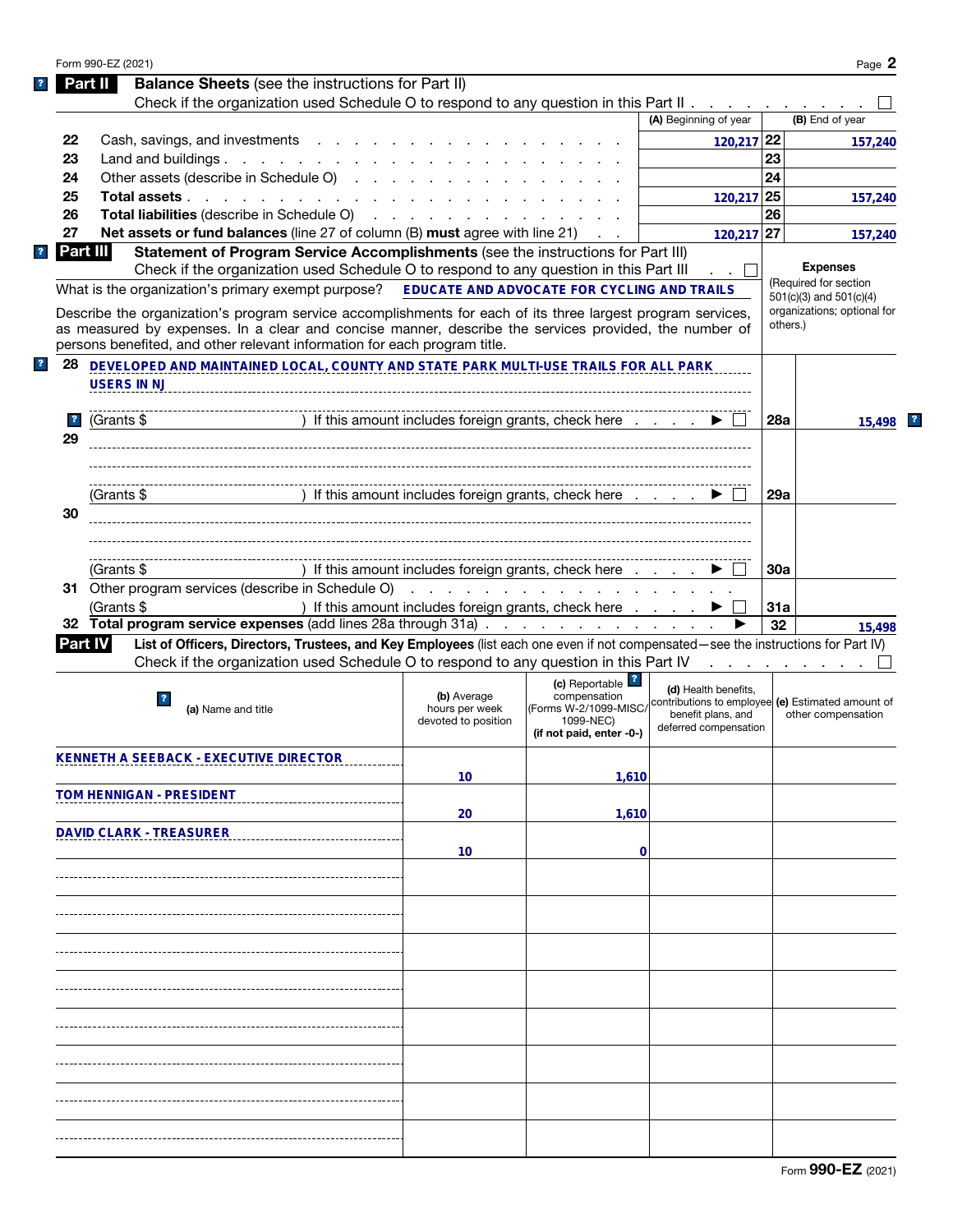|          | Form 990-EZ (2021)                                                                                                                                                                                                                                                                                                                                                            |                 |              | Page 3 |
|----------|-------------------------------------------------------------------------------------------------------------------------------------------------------------------------------------------------------------------------------------------------------------------------------------------------------------------------------------------------------------------------------|-----------------|--------------|--------|
| Part V   | Other Information (Note the Schedule A and personal benefit contract statement requirements in the<br>instructions for Part V.) Check if the organization used Schedule O to respond to any question in this Part V                                                                                                                                                           |                 |              |        |
|          |                                                                                                                                                                                                                                                                                                                                                                               |                 | <b>Yes</b>   | No     |
| 33       | Did the organization engage in any significant activity not previously reported to the IRS? If "Yes," provide a<br>detailed description of each activity in Schedule O<br>and a series and a series<br>$\sim 10^7$                                                                                                                                                            | 33              |              | V      |
| 34       | Were any significant changes made to the organizing or governing documents? If "Yes," attach a conformed<br>copy of the amended documents if they reflect a change to the organization's name. Otherwise, explain the<br>change on Schedule O. See instructions<br>$\mathbf{L}$                                                                                               | 34              |              | V      |
| 35а      | Did the organization have unrelated business gross income of \$1,000 or more during the year from business<br>activities (such as those reported on lines 2, 6a, and 7a, among others)?                                                                                                                                                                                       | 35a             |              |        |
| b<br>C   | If "Yes" to line 35a, has the organization filed a Form 990-T for the year? If "No," provide an explanation in Schedule O<br>Was the organization a section 501(c)(4), 501(c)(5), or 501(c)(6) organization subject to section 6033(e) notice,                                                                                                                                | 35b             |              | ✓      |
| 36       | reporting, and proxy tax requirements during the year? If "Yes," complete Schedule C, Part III<br>Did the organization undergo a liquidation, dissolution, termination, or significant disposition of net assets                                                                                                                                                              | 35c             |              | V      |
| 37a      | during the year? If "Yes," complete applicable parts of Schedule N<br>Enter amount of political expenditures, direct or indirect, as described in the instructions $\blacktriangleright$   37a  <br>$\mathbf{0}$                                                                                                                                                              | 36              |              |        |
| b<br>38a | Did the organization file Form 1120-POL for this year?.<br>and the contract of the contract of the con-<br>Did the organization borrow from, or make any loans to, any officer, director, trustee, or key employee; or were                                                                                                                                                   | 37 <sub>b</sub> |              | V      |
|          | any such loans made in a prior year and still outstanding at the end of the tax year covered by this return?                                                                                                                                                                                                                                                                  | 38a             |              | V      |
| b<br>39  | 38b<br>If "Yes," complete Schedule L, Part II, and enter the total amount involved<br>Section 501(c)(7) organizations. Enter:                                                                                                                                                                                                                                                 |                 |              |        |
| a        | Initiation fees and capital contributions included on line 9<br>39a                                                                                                                                                                                                                                                                                                           |                 |              |        |
| b        | Gross receipts, included on line 9, for public use of club facilities<br>39 <sub>b</sub><br>and a state of the state of                                                                                                                                                                                                                                                       |                 |              |        |
| 40a      | Section 501(c)(3) organizations. Enter amount of tax imposed on the organization during the year under:<br>section 4911 $\blacktriangleright$<br>; section 4912 $\blacktriangleright$<br>: section 4955 $\blacktriangleright$                                                                                                                                                 |                 |              |        |
| b        | Section 501(c)(3), 501(c)(4), and 501(c)(29) organizations. Did the organization engage in any section 4958<br>excess benefit transaction during the year, or did it engage in an excess benefit transaction in a prior year<br>that has not been reported on any of its prior Forms 990 or 990-EZ? If "Yes," complete Schedule L, Part I                                     | 40 <sub>b</sub> |              | V      |
| c<br>d   | Section 501(c)(3), 501(c)(4), and 501(c)(29) organizations. Enter amount of tax imposed<br>on organization managers or disqualified persons during the year under sections 4912,<br>4955, and 4958.<br>and a state of the state of the<br>Section 501(c)(3), 501(c)(4), and 501(c)(29) organizations. Enter amount of tax on line                                             |                 |              |        |
|          | 40c reimbursed by the organization                                                                                                                                                                                                                                                                                                                                            |                 |              |        |
| е        | All organizations. At any time during the tax year, was the organization a party to a prohibited tax shelter                                                                                                                                                                                                                                                                  | 40e             |              | V      |
| 41       | List the states with which a copy of this return is filed $\blacktriangleright$                                                                                                                                                                                                                                                                                               |                 |              |        |
|          | 42a The organization's books are in care of ▶ DAVID CLARK<br>Telephone no. $\blacktriangleright$                                                                                                                                                                                                                                                                              | 908-872-2579    |              |        |
| b        | Located at ▶ 19 RENARD ROAD HILLSBOROUGH NJ<br>$ZIP + 4$<br>Located at $\triangleright$ 19 RENARD ROAD HILLSBOROUGH NJ<br>At any time during the calendar year, did the organization have an interest in or a signature or other authority over                                                                                                                               |                 | 08844<br>Yes | No     |
|          | a financial account in a foreign country (such as a bank account, securities account, or other financial account)?<br>If "Yes," enter the name of the foreign country ▶                                                                                                                                                                                                       | 42 <sub>b</sub> |              | V      |
|          | See the instructions for exceptions and filing requirements for FinCEN Form 114, Report of Foreign Bank and<br>Financial Accounts (FBAR).                                                                                                                                                                                                                                     |                 |              |        |
| C        | At any time during the calendar year, did the organization maintain an office outside the United States?<br>If "Yes," enter the name of the foreign country ▶                                                                                                                                                                                                                 | 42c             |              | V      |
| 43       | Section 4947(a)(1) nonexempt charitable trusts filing Form 990-EZ in lieu of Form 1041-Check here .<br>and enter the amount of tax-exempt interest received or accrued during the tax year $\ldots$ .<br>43                                                                                                                                                                   |                 |              |        |
|          |                                                                                                                                                                                                                                                                                                                                                                               |                 | <b>Yes</b>   | No     |
| 44а      | Did the organization maintain any donor advised funds during the year? If "Yes," Form 990 must be<br>completed instead of Form 990-EZ<br>the contract of the contract of the contract of the contract of the contract of the contract of the contract of                                                                                                                      | 44a             |              | V      |
| b        | Did the organization operate one or more hospital facilities during the year? If "Yes," Form 990 must be<br>completed instead of Form 990-EZ<br>a construction of the construction of the construction of the construction of the construction of the construction of the construction of the construction of the construction of the construction of the construction of the | 44b             |              | V      |
| с        | Did the organization receive any payments for indoor tanning services during the year?                                                                                                                                                                                                                                                                                        | 44c             |              | V      |
| d        | If "Yes" to line 44c, has the organization filed a Form 720 to report these payments? If "No," provide an<br>explanation in Schedule O<br>والمتعاون والمتعاون والمتعاون والمتعاون والمتعاون والمتعاون والمتعاون والمتعاون والمتعاون والمتعاون                                                                                                                                 | 44d             |              |        |
| 45а      | Did the organization have a controlled entity within the meaning of section 512(b)(13)?                                                                                                                                                                                                                                                                                       | 45а             |              | ✓      |
| b        | Did the organization receive any payment from or engage in any transaction with a controlled entity within the<br>meaning of section 512(b)(13)? If "Yes," Form 990 and Schedule R may need to be completed instead of                                                                                                                                                        |                 |              |        |
|          |                                                                                                                                                                                                                                                                                                                                                                               | 45b             |              | V      |

|  |  |  | Form 990-EZ (2021) |
|--|--|--|--------------------|
|--|--|--|--------------------|